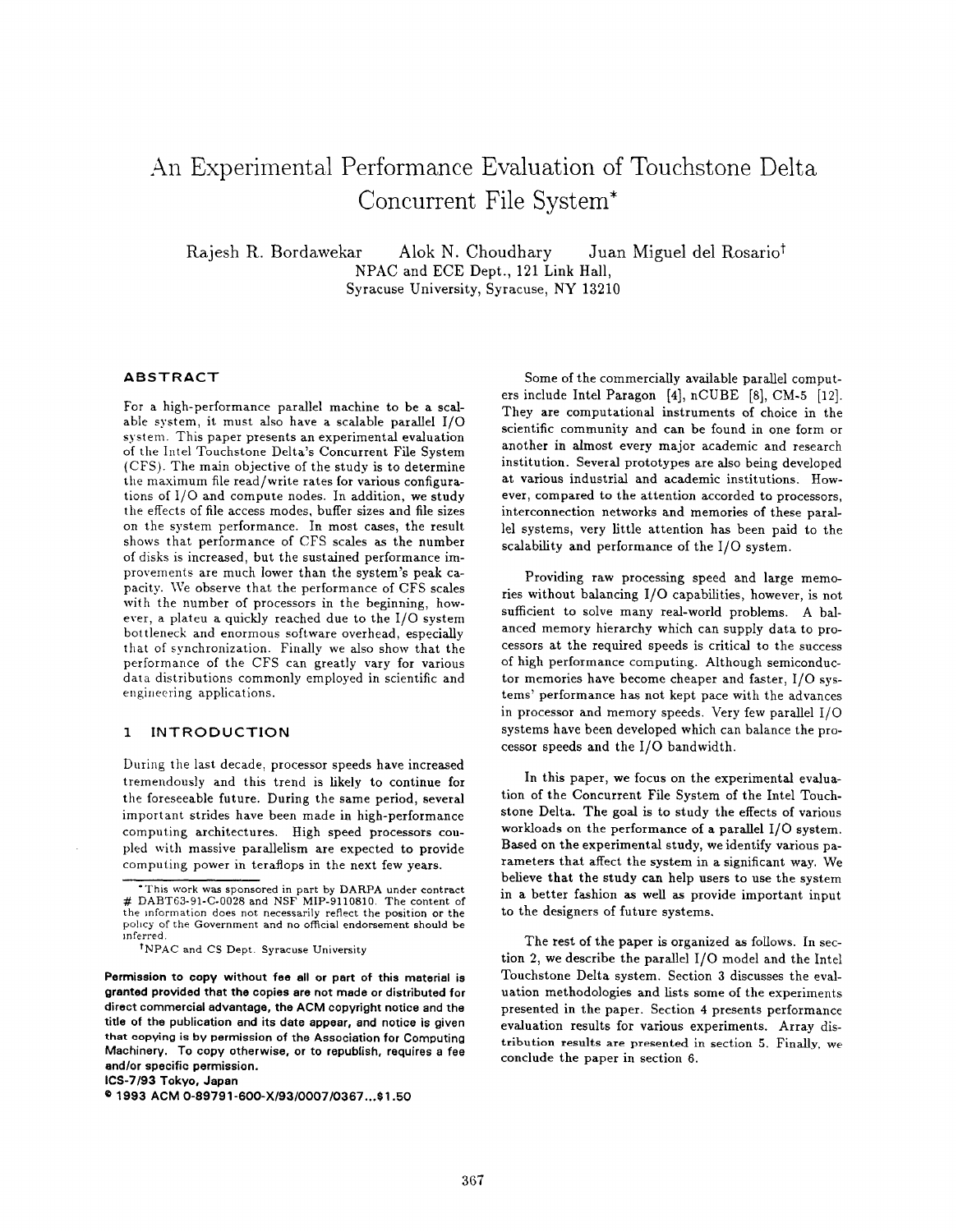# 2 THE TOUCHSTONE DELTA SYSTEM

The Touchstone Delta system was developed by the Intel Corporation as a part of the Touchstone program. The Intel Touchstone Delta system is a message passing multicomputer consisting of processing nodes that communicate across the two dimensional mesh interconnection network.

The system supports various types of processing nodes (numeric, mass storage, gateway and service). Numeric nodes form the computational core of the system. The Delta system uses Intel i860 processors as the core of computational nodes. In addition the Delta has 32 Intel 80386 processors as the core of the 1/0 nodes. Each 1/0 node has 8 Megabytes memory that serves as 1/0 cache. There are other processor nodes such as service nodes and ethernet nodes. The Delta is arranged as a mesh of 16\*32 compute nodes and has 16 1/0 node on each side (Figure I).

#### 2.1 CONCURRENT FILE SYSTEM

The Intel Touchstone Delta system consists of mesh connected compute nodes with attached set of 1/0 nodes. Each 1/0 node is connected to 2 disks, each with 1.4 Gigabytes of space. 1/0 nodes do not run any application processes but provide disk services for all users. A file is uniformly distributed over 64 disks by default in a round-robin manner [10]. The stripe unit is 4Kilobytes (one block). When a file is opened for reading or writing, data is accessed by default from 64 disks. A user, however, can restrict the number of disks on which a file is distributed. All read-write transactions are carried out in an integral number of blocks, where each block size is 4 Kilobytes.

# 2.2 CFS FILE STRUCTURE

The CFS provides a UNIX view of a file to the application programs. Each CFS file has a header and a body. CFS file header stores file information such as file size, permission and link count. The file header is always allocated the first file block. In case of small files the header contains the data whereas for large files the header contains the pointers to the indirect blocks that store the data. When the file is striped across the disks, the file header is stored on the first disk and all the subsequent blocks are distributed in a round-robin fashion over the disks.

## 2.3 THE 1/0 MODES

Four 1/0 modes are supported in the CFS. These are described below.

● Mode O: In this mode, each node process has its own file pointer. This mode is specifically useful for large files to be shared among the nodes.

Here, sharing implies that the same data is accessed by nodes (replicated). This should be distinguished from sharing a file but distributing the data, i.e, when different nodes access different (and distinct) parts of a file. This mode is useful for accessing the file in GSA access pattern.

- Mode 1: In this mode, the compute nodes share a common file pointer. 1/0 requests are serviced on a first-come-first-serve basis. Nodes can read and write at any point, but they use the same file pointer. Thus GSP file access pattern is obtained.
- $\bullet \,$  Mode  $2:$  Mode  $2$  treats reads and writes as glob operations. The set of compute nodes that open a concurrent file must read the file in a specified order (in the increasing order of the nodenumbers). This mode performs global synchronization in the sense that the second request by any node is blocked until the first request by all nodes in the set is complete. This mode supports synchronized common file pointer. Using this mode, nodes can perform variable length readwrite operations. Hence, the requests are serviced in a predefined order (increasing order of the node-numbers).
- Mode 3: Mode 3 is a synchronized ordered mod The difference between mode 2 and mode 3 is that in mode 3, all read/write operations must be of the same size. This mode also supports global synchronization. Hence, the requests can be serviced in any order, but still the second request by a node is blocked until the first request of all nodes is completed. Hence this mode can be used for obtaining GSI form of file access.

The data accessed by each processor depends upon the mode . During the write operation, the resultant size of the file created depends on the file mode used. Many scientific applications involve automatic distribution of the data across processors, Using different 1/0 modes, it is very easy to decompose the data across the disks. Note the distinction between mode O and the other 3 modes. In mode O, reads/writes are to the same data in a shared file, whereas in other modes reads/writes are to distinct data (for each node) in the shared file.

# 2.4 THE 1/0 NETWORK

Touchstone Delta does not provide an independent 1/0 network. The compute and 1/0 nodes share a common interconnection network. The same network is used for both interprocess communication and 1/0 communication.

In Touchstone Delta, for both interprocess communication and 1/0, messages travel in the form of packets. Touchstone Delta uses packet switched wormhole routing as a communication protocol [5, 6, II]. Each node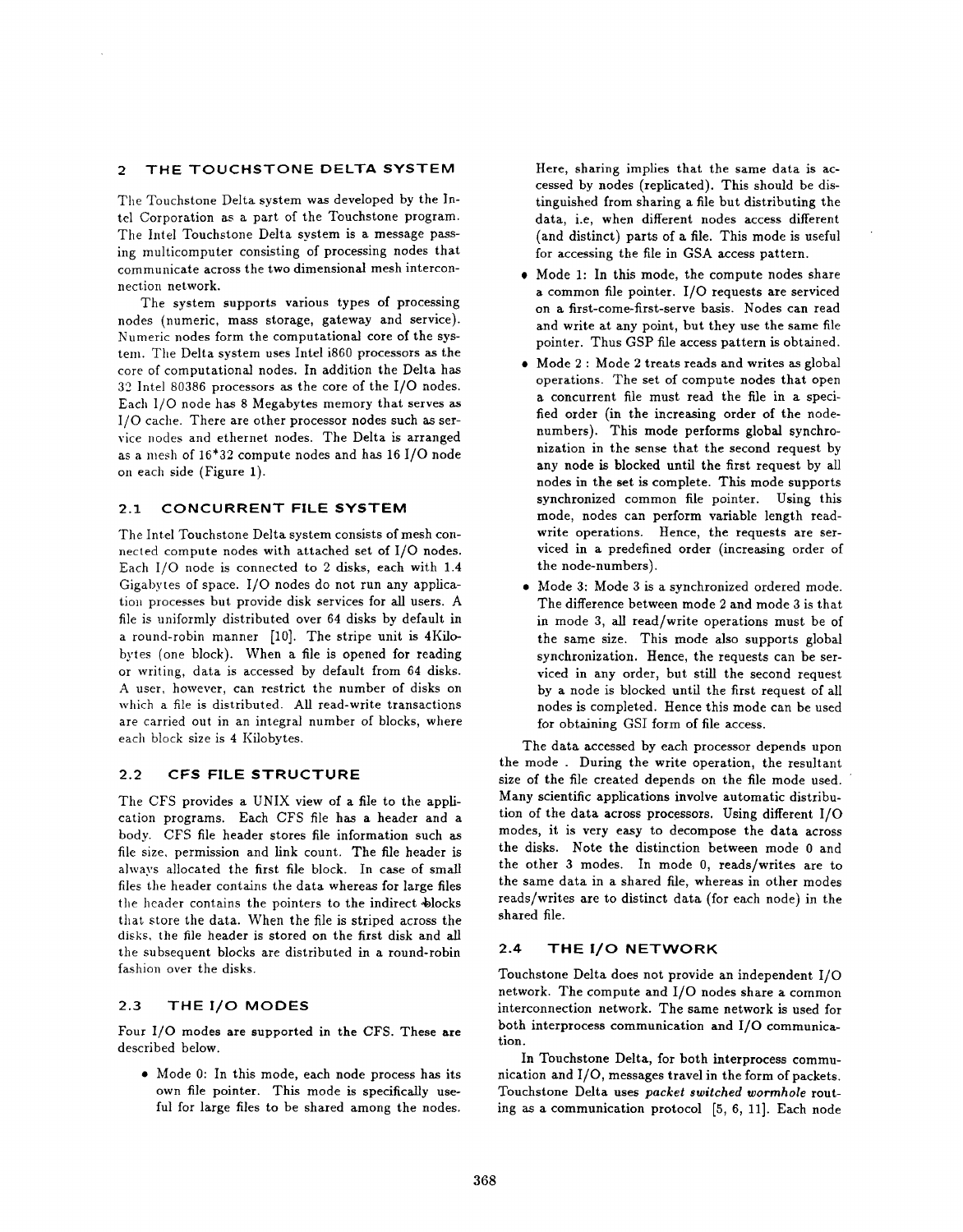

Figure 1: Intel Touchstone Delta System

of the machine is connected to the mesh using a mesh routine chip (MRC), The message travels from MRC to MRC until it reaches the destination node.

Each message is split into packets of a fixed size (512 Bytes). On the physical level, the packet travels through the network in form of flits or flow control digits [6, 7]. The packet follows a XY routing protocol. The XY direction is specified in the message header. In Touchstone Delta, the message packets always travel first along X direction, and when it reaches the right column, the packet travels in the Y direction.

Using the same network for interprocessor communication and 1/0 may cause serious network contention. Also since the  $I/O$  nodes are physically at the edge of the mesh, the position of the compute nodes might affect the 1/0 performance. We will investigate these points in the experimental analysis of Touchstone Delta.

# 3 CFS EVALUATION METHODOLOGY

The overall performance of acceasing data in a CFS depends on several factors including the number of compute nodes participating in an 1/0 operation, size of access (buffer size), number of disks, block size, 1/0 mode and the overall available bandwidth from the 1/0 system as well as that of the interconnection network (Figure 1). In principle, it is difficult to decouple the influence of some parameters on the performance. Our study includes the following experiments:

# 3.1 SINGLE COMPUTE NODE

● Single compute node and paged 1/0

In paged 1/0 experiments, we study the effects of buffer size, node position, number of disks and the file size on the throughput. These experiments are carried out for smaller buffer sizes and relatively small file sizes.

Single compute node and burst 1/0

For burst 1/0 experiments, the buffer size is very large. The factors that affect the burst mode throughput include the buffer size and the number of disks.

#### MULTIPLE COMPUTE NODES  $3.2$

Multiple compute nodes and paged 1/0

Multiple processors access the file system using, various access modes. During multinode accesses,, the CFS performance not only depends on the buffer size, number of processors and disks, but also on the file access modes. Hence, the paged 1/0 experiments are carried out for all the four file access modes.

Multiple compute nodes and burst 1/0

In burst 1/0 mode, the buffer size is quite large compared to that in the paged mode. For such file accesses, the parameters that affect the throughput include the number of processors and the number of disks. Furthermore, we study the performance of the CFS when data is distributed using common data distributions found in typical scientific programs.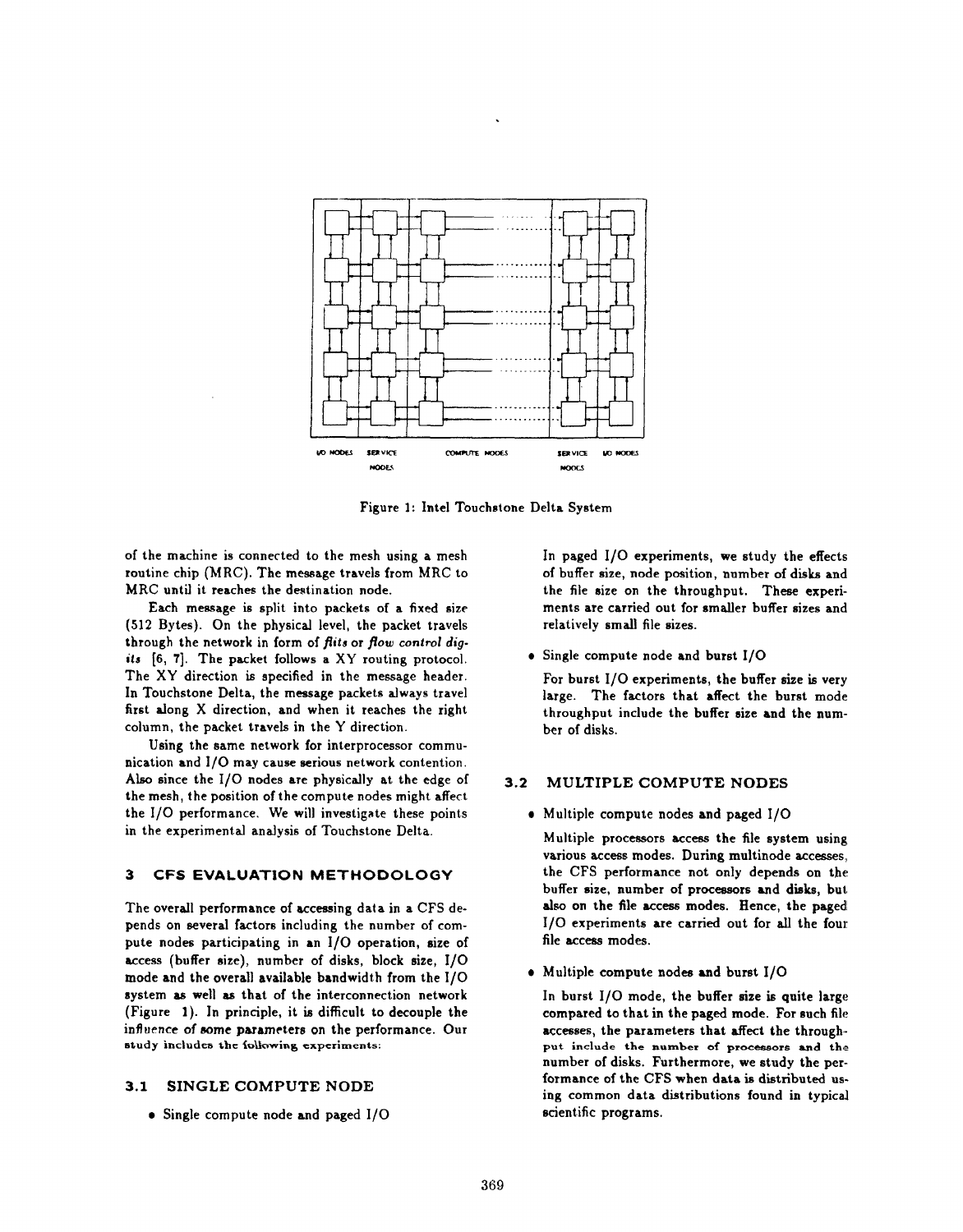Table 1: Definitions of various terms used in the chapter

| Term.       | Definition                                          |
|-------------|-----------------------------------------------------|
|             | The size of the file distributed over the disks.    |
| $N_n$       | The number of processors accessing the file.        |
| $F_p$       | The amount of file data per processor.              |
|             | $F_p = \frac{F}{N_a}$ .                             |
|             | (True only for modes 1,2 and 3.)                    |
| $N_{12}$    | The number of I/O requests per processor.           |
| $b_{10}$    | The size of the data buffer.                        |
|             | Access size requested by the processor              |
| $\Lambda$ n | Total number of disks (for Delta $N_D$ is 64).      |
| $B_{D}$     | Block Size (Amount of data per block on each disk). |

# 3.3 EFFECT OF INTERCONNECTION  $\cdots$   $\cdots$   $\cdots$   $\cdots$   $\cdots$   $\cdots$   $\cdots$

We will investigate the effects of using the common network for both interprocess communication and I/O. We will especially study the effect of compute node position on the I/O performance. The results will help in analyzing the mesh network performance. analyzing the mesh network performance.

Table 1 presents some definitions that will be used throughout this thesis.

# 4 CFS PERFORMANCE EVALUATION

The main objective of the CFS performance evaluation<br>is to determine the maximum read-write rates observed  $\frac{1}{2}$  is the determine the main read-write rates observed  $\frac{1}{2}$ for different configurations. Therefore, the experiments try to saturate the 1/0 system with the 1/0 requests so as to obtain a peak performance. Similar performance  $m$  and  $m$  is the study of  $m$  in the study of  $m$  intel in  $S$ 1/0 system [3, 9].

# 4.1 SINGLE COMPUTE NODE

The first part of the study aims to determine the maximum I/O rates obtained for a single compute node.<br>These studies are performed both for paged as well as These studies are performed both for paged as well as  $\frac{1}{2}$  modes. Paged 1/0 performance is important for implementing and supporting node virtual memory to fetch or store pages on disks. Burst-mode I/O is important for file accesses when a node requires reading/writing large files containing data for an application. For both types of workload we study the maximum  $t_{\text{total}}$  for  $t_{\text{total}}$  the maximum  $t_{\text{total}}$  and  $t_{\text{total}}$  and  $t_{\text{total}}$  $t_{\text{inter}}$  obtained from the  $1/\sqrt{3}$  system

# PAGED I/O

Since there is no virtual memory support currently available on the Delta system, virtual memory was simulated by opening a file and reading (writing) it using fixed size buffers. The buffer size  $B_{10}$  indicates the amount of data fetched in each I/O request. In each experiment, the compute node opens a file and reads (writes) it using fixed size buffers. Other parameters (writtes) it using fixed size buffers. Other parameters varied for the following experiments include the file size,



Figure 2: Single Compute Node - 32 I/O Nodes(64 Disks): Read Rates in KB/sec

buffer size, node position and the number of disks  $N_{D}$ . Figure 2 illustrates the performance of implementing paged 1/0 using various buffer sizes.

As the buffer size increases from  $1K$ ,  $N_{10}$  reduces and consequently the throughput increases. For a buffer size of about  $4k$ , the read rate is about 340 $K$ bytes/sec for all file sizes. This convergence of performance occurs because the buffer size and the block size are both 4Kbytes, and therefore, the requested size is same as the size of data read in one operation from the disk. Thus each 1/0 request for 4K buffer results in reading the prefetched blocks from the node cache. Beyond 4K buffer size, the throughput increases for small files as a function of buffer size whereas it degrades slightlv for larger files. In summary,  $4K$  buffer size seems optimal for most of the files but for very small files, larger buffer sizes perform well. It should be noted that the throughput is not limited by the 1/0 system, but is limited by how fast a node request is generated. For the paged 1/0 experiments, new 1/0 request is generated only when the previous one is completed. Similar results were obtained for a write operation.

In order to determine whether the position of a compute node in the network has any effect on read and write operations, different nodes at various locations in the mesh were chosen as shown in Table 2. Three were on one side of the mesh (Node Nos. 56,11,24), two in middle of the mesh (Node Nos. 319,268), and the remaining three on the other side of the mesh. Keeping the buffer size fixed at 4K, file read times were observed for file sizes varying from 1M to 8M. The files were distributed over 64 disks, so each side had an equal amount of data distributed on the nearby disks (32). The read times do not change significantly as the position of the node varies. This experiment shows that the distance that a request travels in the network does not have any significant impact on the performance when there is very little contention in the network. This also shows that the inter-node "hop times" between the nodes are negligible.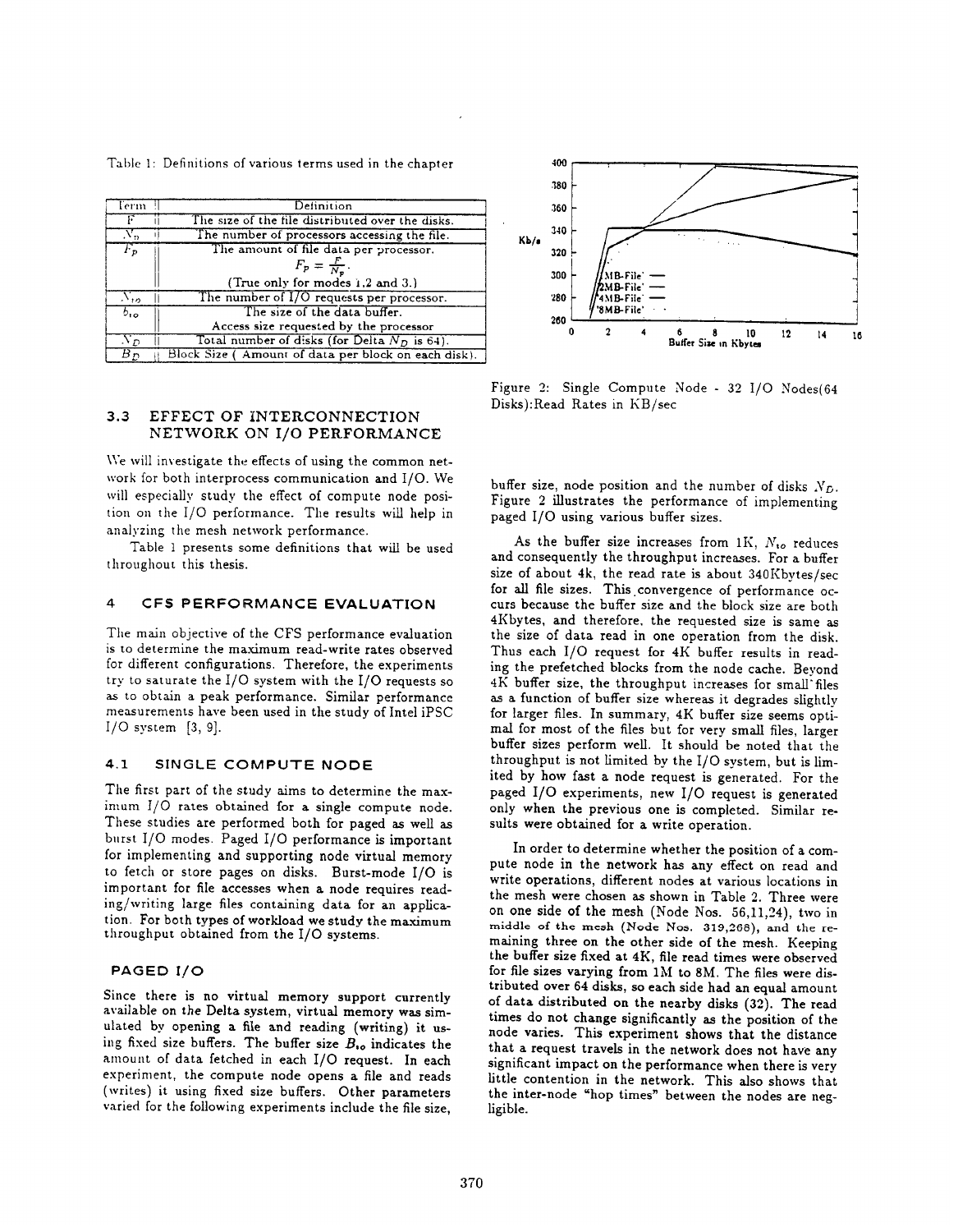Table 2: File Read Time is (ms)-Single compute node

| Node No.      | MВ   | $2 \overline{MB}$ | 4 MB  | 8 MB  |
|---------------|------|-------------------|-------|-------|
| 56            | 2954 | 5836              | 11642 | 22230 |
| 11            | 2926 | 5896              | 11754 | 73195 |
| $\frac{1}{2}$ | 3018 | 5836              | 11749 | 23314 |
| 319           | 2968 | 5843              | 11694 | 23205 |
| 268           | 2951 | 5936              | 11729 | 23215 |
| 567           | 2994 | 5903              | 11941 | 23264 |
| 535           | 3078 | 6096              | 11790 | 23460 |
| 517           | 2972 | 5961              | 11897 | 23383 |



Figure 3: Read Rates for Single Compute Node-Burst Mode

# BURST MODE 1/0

When the compute nodes require to read (write) a large amount of data (large fraction or an entire file) then the operation may be performed in a burst mode. In the burst mode. the buffer size is very large, maximum being the file size. Figures 3 and 4 show that burst mode operation is much faster than paged mode. Using 64 disks. I\lB file was read in 203 ms giving a peak rate of 4.83 MBytes/sec. The peak write rate was 1.39 MB/see. The peak read rate obtained for paged mode was about 400 KB/sec. This increase in the throughput, compared to that in paged mode is observed due to the large number of 1/0 requests in paged 1/0 mode where each request must be sent explicitly.

Generally for the single processor configuration, both for the paged and for the burst mode 1/0, the read rates are much higher than the write rates. Also as the number of disk volumes increases the throughput increases upto a threshold. For large files, the trend will be the same as the "8-Mbytes" case shown in Figure 4. For small size files, the data is unevenly distributed on disks resulting in an imbalance, and therefore, we observe different trends.

#### 4.2 MULTIPLE COMPUTE NODES

The most important use of a parallel 1/0 system and CFS is concurrent accesses by multiple processors. This section presents performance of the file system by vary-



Figure 4: Write Rates for Single Compute Node-Burst Mode



Figure S: Read Rates For Multiple Compute Nodes - Mode O

ing different parameters such as the number of disks, the access modes and the number of processors.

#### MODE O: PAGED 1/0

Mode O is useful for accessing shared files by multiple compute nodes. Each processor has its own file pointer. Note that write operations are not protected in the sense that the processors can overwrite each others data.

Figure 5 shows the read throughput for paged  $I/O$ as a function of the number of processors for various number of disks. Figure 5 shows that there exists a threshold in terms of the number of disks beyond which a substantial performance gains can be expected. As the number of processors is increased, the performance does not change significantly when  $N_d$  is increased from 2 to 32 disks. However for 64 disks, there is a significant jump in the performance. The throughput obtained for 64 processors is 11.2 MBytes/sec. Whereas for 2 disks, the throughput is about 4.5 Mbytes/sec. This shows that the "declustering" of the file data is very effective.

The throughput increases as the number of processors increases. Since each processor reads the same data, as the number of processors increases, the total amount of shared data accessed increases. However, the total time required to read the data increases slowly because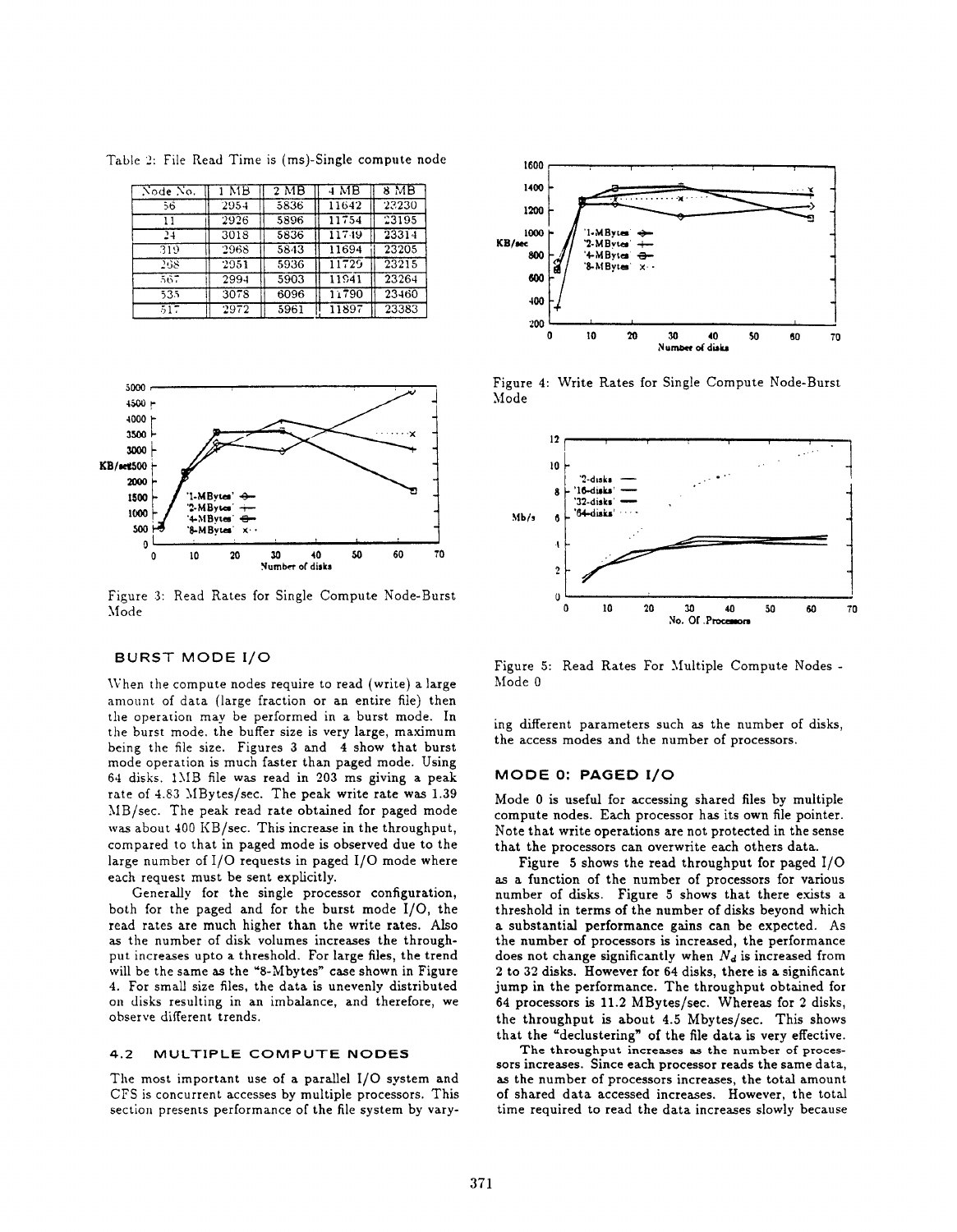|  |                                                 |  | Table 3: Multinode (4*4) Burst Mode Throughput |
|--|-------------------------------------------------|--|------------------------------------------------|
|  | $(MB/s)$ as a Function of Disk Volumes (Mode 0) |  |                                                |

| File size      | Buifer size | Disks | Read   | <i><b>Vrite</b></i> |
|----------------|-------------|-------|--------|---------------------|
| īΜ             | īŇ1         |       | 0.9329 | 0.748               |
| 1 1 1          | 1 M         | 16    | 5.88   | 3.069               |
| ιM             | 1 M         | 32    | 11.11  | 3.147               |
| 1 M            | 1 M         | 64    | 11.21  | 3.506               |
| 1 <sub>M</sub> | 4M          |       | 0.74   | 0.603               |
| 471            | 4.V1        | 16    | 3.630  | 2.0878              |
| 471            | 4M          | 32    | 7.705  | 4.947               |
| 471            | 4M          | 64    |        | 6.055               |

one node"s read acts as a prefetch command for others. Due to the hardware constraints, we were not able to carry out the experiment for large number of processors (greater than 64).

Another interestirg point to observe is that for a small number of processors, the effect of the number of disks on the performance is negligible. That is, the performance is limited by the bandwidth available at the computational node side rather than at the 1/0 subsystem side.

#### MODE O: BURST 1/0

Table 2 shows the performance of burst-mode read/write throughput as a function of number of disks (processor size  $= 16$ ). The specified buffer size at the application level is equal to the size of the file to be read/written. As we can observe, the performance improves as the number of disks is increased. For a given processor grid size, the performance depends on two parameters. namely, the file size and the number of disks. For smaller files (1 Mbytes/node), the performance saturates for smaller number of disks (32 disks) and beyond which the improvements diminish. However, as the file size increases, the threshold number of disks for which performance improves also increases as seen for the case of 4 MByte read/write per node.

Tables 4 and 5 presents the performance of burst mode 1/0 when the number of computational nodes is varied from 16 to 512 ( $N_D = 64$ ). In general for burst 1/0, good performance is obtained and the saturation occurs due to bandwidth limitation of the 1/0 subsystem. Reads perform better than writes. This is because reads can be performed from the 1/0 cache if a desired block exists in the cache due to an access by some other processor. However, all writes must be written onto the disks. The difference between paged and burst 1/0 performance is not significant because the system bandwidth is not limited.

#### MODES 1, 2 AND 3 : PAGED 1/0

These modes are useful for accessing data when the data set is distributed over multiple nodes.

The first experiment was used to observe the effect of different modes and the number of disks. In this

|  | Table 4: Throughput $(MB/s)$ of accessing 1 MB file in |  |  |  |
|--|--------------------------------------------------------|--|--|--|
|  | Mode 0 (Burst Mode,64 Disks)                           |  |  |  |

| Mesh Size | Write Rate(MB/sec) | Read Rate(MB/sec) |
|-----------|--------------------|-------------------|
| $4 - 1$   | 3.506              | 11.21             |
| $4 - 8$   | 5.421              | 11.75             |
| $8*8$     | 7.027              | 8.853             |
| $8 - 16$  | 3.314              | 11.766            |
| $16*16$   | 3.244              | 5.2819            |
| 16*32     | 2.839              | 11.992            |

Table 5: Throughput  $(MB/s)$  of accessing 2 MB file in mode 0(Burst Mode)

| Mesh Size | Write Rate(MB/sec) | Read Rate(MB/sec) |
|-----------|--------------------|-------------------|
|           | 4.37               | 10.51             |
| 1*8       | 3.89               | 11.73             |
| $16*16$   | 2.860              | 12.103            |
| $16 - 32$ | 3.678              | 23.83             |

experiment a data file of size 16 Mbytes was read using modes 1, 2 and 3. As Figure 6 shows, for a 4"4 processor grid the maximum throughput is obtained for mode 3 and with 64 disks. The peak rate in this case is 5.5 Mbytes/sec. For mode 1, the peak speed is 5.12 Mbytes/see, The lowest file read throughput is observed for mode 2.

Another important point to be noted is that as the number of disks decreases, the read throughput decreases. As the number of disks is decreased below a threshold (in this case 16 disks), the read rate reduces drastically; Hence, the optimal operating point in terms of cost-performance (no. of disks versus the throughput) will be near the knee of the curve.

In the next experiment, we use 64 disks ( maximu available) and vary the number of processors. For this experiment, a 16 M file was read using a 4K buffer.

Figure 7 shows that as the number of processors



Figure 6: Read for Grid Size 4\*4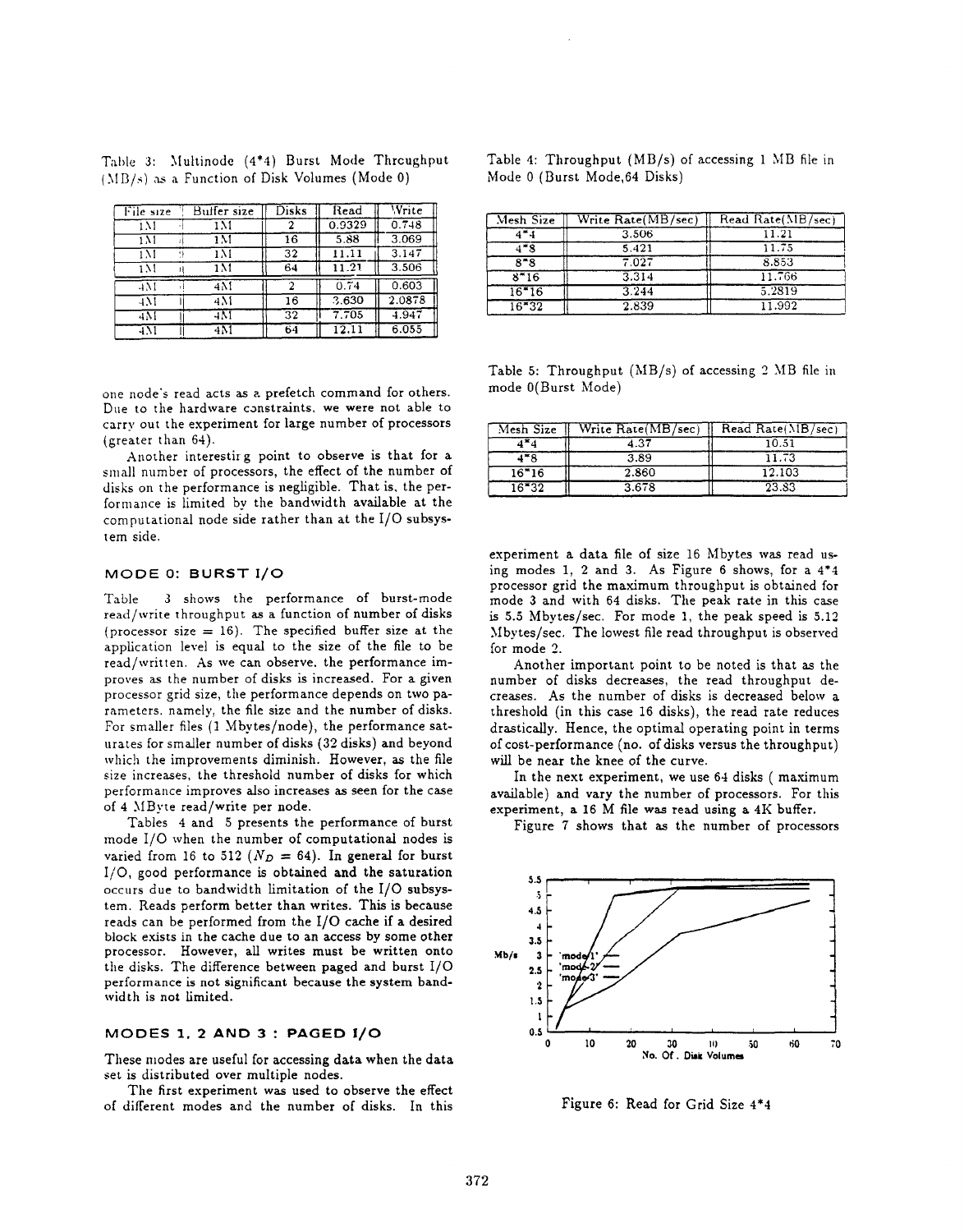

Figure 7: Reading a 16M File using 4K Buffer for 64 Figure 8: Multicompute Nodes Read (Mode 3 and 16<br>Disk Volumes Motes File)

increases the read throughput increases. The highest read throughput was obtained for 64 processors. Modes 1 and 3 perform comparably. The maximum read rate for mode 1 was 10 Mb/see, while for mode 3, it was 9.8 Mb/see. Due to access ordering and synchronization costs, mode 2 performs worse than the other modes for all cases. As the number of processors increases, the amount of data read per processor decreases. Hence, the individual processors require less time to read. In other words, the available bandwidth at the computational node side increases resulting in an increase in the throughput. However, as the number of processors increases, the rate of increase in the throughput decreases indicating that the bandwidth limitation shifts to the 1/0 system side.

For studying the performance of each 1/0 mode in some more detail, we performed three additional experiments in which the number of processors and the number of diska were varied. For these experiments, a 16 MB file was opened and read by varying number of processors. Figures 8, 9, 10 show the effect of varying disk volumes and number of processors for different 1/0 modes.

Figure 8 shows the performance of the file system for mode 3. The peak read performance is obtained for 64 disk volumes. This figure also shows that the throughput is proportional to the number of processors. For a 64 processor grid, a 16 MB file was read at 10 MB/see. For the same grid size, if the file is stored on 2 disk volumes, the read rate drops to about 900 KB/sec.

Note that as the number of processor is increased, the knee of the curve is observed at different points for different number of disks. Hence, as indicated earlier, the choice of number of disks depends on how many processors will be involved in an access. More experiments need to be performed to relate this performance to different file sizes. Note that the knee of the curve in these experiments signifies a point indicating the bandwidth limitation shift from the computational nodes to the 1/0 system.

figure 9 shows the results for the same experiment for mode 2. The graph shows nearly same trends as observed for mode 3. However, for mode 2, the peak rate



Mbytes File)



Figure 9: Multicompute Nodes Read (Mode 2 and 16 Mbytes File )

obtained was 7MB/sec for 64 processor grid. Note that the performance in mode 2 is sensitive to the order of arrival of the requests because requests must be served in a fixed order. Therefore, we observe a less smooth curve as compared to that for mode 3.

Figure 10 shows the performance of the multicompute nodes for the mode 1. The peak throughput is 10 MB/see and lowest observed throughput is 900 KB/sec. Note that mode 1 serves requests in the order of arrival and does not require synchronization for each processor to finish before going to the next phase. Therefore, it performs slightly better than mode 3 (which requires synchronization). Therefore, mode 1, is useful for logstructured files or for those computations in which order of accesses does not matter, For example, if the compute nodes perform a search operation in a file, they can access the file in a self-scheduling mode for which mode 1 will provide the best performance.

# MODES 1, 2 AND 3: BURST 1/0

Tables 6 and 7 present a summary of results obtained for reads and writes using burst-mode 1/0 for various system configurations. The number of processors waa varied form 32 (8\*4 mesh) to 512 (16\*32 mesh). Each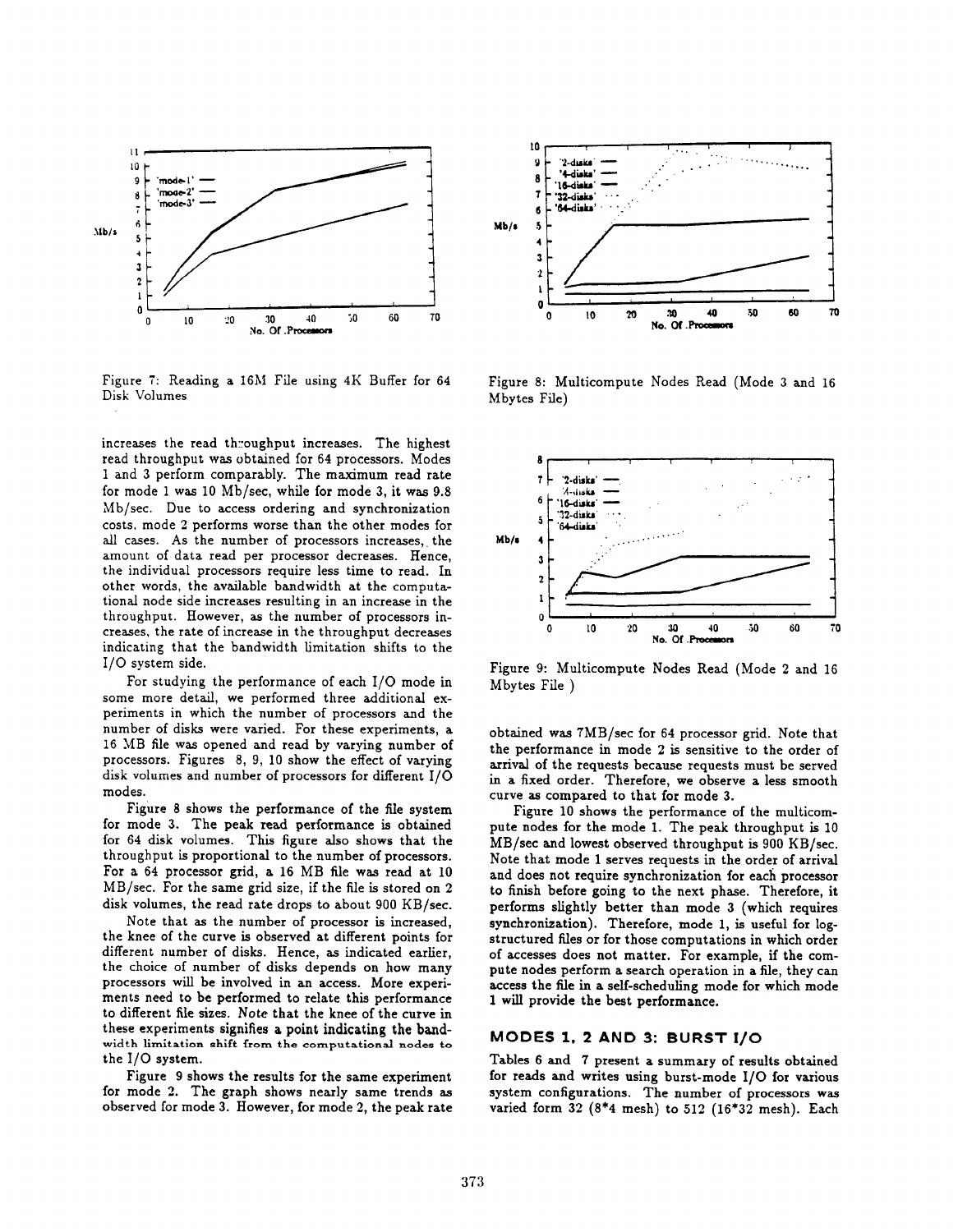

Figure 10: Multicompute Nodes File Read (Mode 1 and 16 Mbytes File)

Table 6: Read Throughput in Mbytes/see (Burst Mode)

| Mesh Size | Mode 1 | Mode 2 | Mode 3 |
|-----------|--------|--------|--------|
| $8 - 4$   | 8.447  | 8.159  | 8.144  |
| $8 - 8$   | 4.817  | 8.310  | 9.602  |
| $16*8$    | 8.715  | 8.6821 | 8.891  |
| $16 - 16$ | 6.519  | 7.18   | 7.169  |
| $16*32$   | 6.21   | 6.742  | 6.944  |

processor accessed 1 Mbytes of data, and therefore, the resulting file size varied from 32 Mbytes to 512 Mbytes. Clearly, burst mode 1/0 is preferable for large file accesses. Furthermore, a consistent performance is observed over a wide range of processor configurations. However, beyond 256 processors (actually, between 128 and 256) the 1/0 system becomes a bottleneck resulting in degraded, but still a comparable performance. It should be observed that read rates were normally 2 to 3 times fzster than the write rates.

#### 5 ARRAY DISTRIBUTION RESULTS

In large-scale scientific and engineering applications, parallelism is exploited by decomposing the input domain (representing the physical domain model, normally represented by multi-dimensional arrays). However, for load-balancing, expressing locality of access, reducing communications and other optimizations, sev-

Table 7: Write Throughput in Mbytes/see (Burst Mode)

| Mesh Size | Mode 1 | Mode 2 | Mode 3 |
|-----------|--------|--------|--------|
| 8*4       | 4.19   | 4.310  | 3.217  |
| $8 - 8$   | 3.622  | 4.28   | 3.907  |
| $16*8$    | 2.60   | 3.1545 | 2.862  |
| $16*16$   | 2.53   | 2.4255 | 2.479  |
| 16*32     | 2.40   | 1.9845 | 2.286  |

Table 8: Number of I/O requests as a function of data distributions

| 1-D Distribution |             |               |  |  |  |  |
|------------------|-------------|---------------|--|--|--|--|
| Distr. Type      | No. Of Req. | Data per Req. |  |  |  |  |
| Column Block     |             |               |  |  |  |  |
| Column Cyclic    |             |               |  |  |  |  |
| Row Block        | $N^*P$      |               |  |  |  |  |
| Row-Cyclic       |             |               |  |  |  |  |

eral decompositions and data alignment strategies can be used

In order to enable a user to specify the decomposition, Fortran D [2], and subsequently High-Performance Fortran [1], have been proposed. The important feature of these extensions is the set of directives that allow <sup>a</sup> user to decompose, distribute and align arrays in the most appropriate fashion for the underlying computation. The data distribution directives include BLOCK, CYCLIC and BLOCK-CYCLIC distributions (along any dimension of an array).

In this section, we study the performance of the CFS when the processors access files based on the data distributions. Note that the file provides a linear map (e.g. column major) of multidimensional data. Therefore, the number of 1/0 requests depend on the specified data distribution on the nodes as shown in Table 8. In this experiment a square character array was distributed across the processors. The array were stored in a column-major form on the disks. The smallest size used was l\*1Kbytes and the maximum array that was distributed was 20\*20 Kbytes (4OO Mbytes). For each mesh size, the array was distributed in four ways, column block, column cyclic, row block and row cyclic. The following is a summary of experimental results.

Column Block: The column-block distribution implies that the matrix data is distributed along its second dimension onto the processor array. This distribution also conforms with the column-major data distribution over the disk. It requires a single application level 1/0 request per processor and each processor node can read the entire distributed data in one 1/0 access. The time required to distribute the data column-wise scales with the number of processors for a portion of the configuration space.

Table 9 contains the data for a column-block array distribution. The table shows the size of the array, the number of processors participating in the read, the transaction completion time, and the observed bandwidth. For small size arrays and the number of nodes, the bandwidth of the 1/0 system is underutilized. As the data size and the number of processors increase, the I/O bandwidth is more effectively utilized. However, beyond a certain point, the 1/0 system becomes a bottleneck due to the large number of processors performing 1/0, and the need for synchronization.

The read rate increases quickly in proportion to the processor grid size, but plateaued at about 64 proces-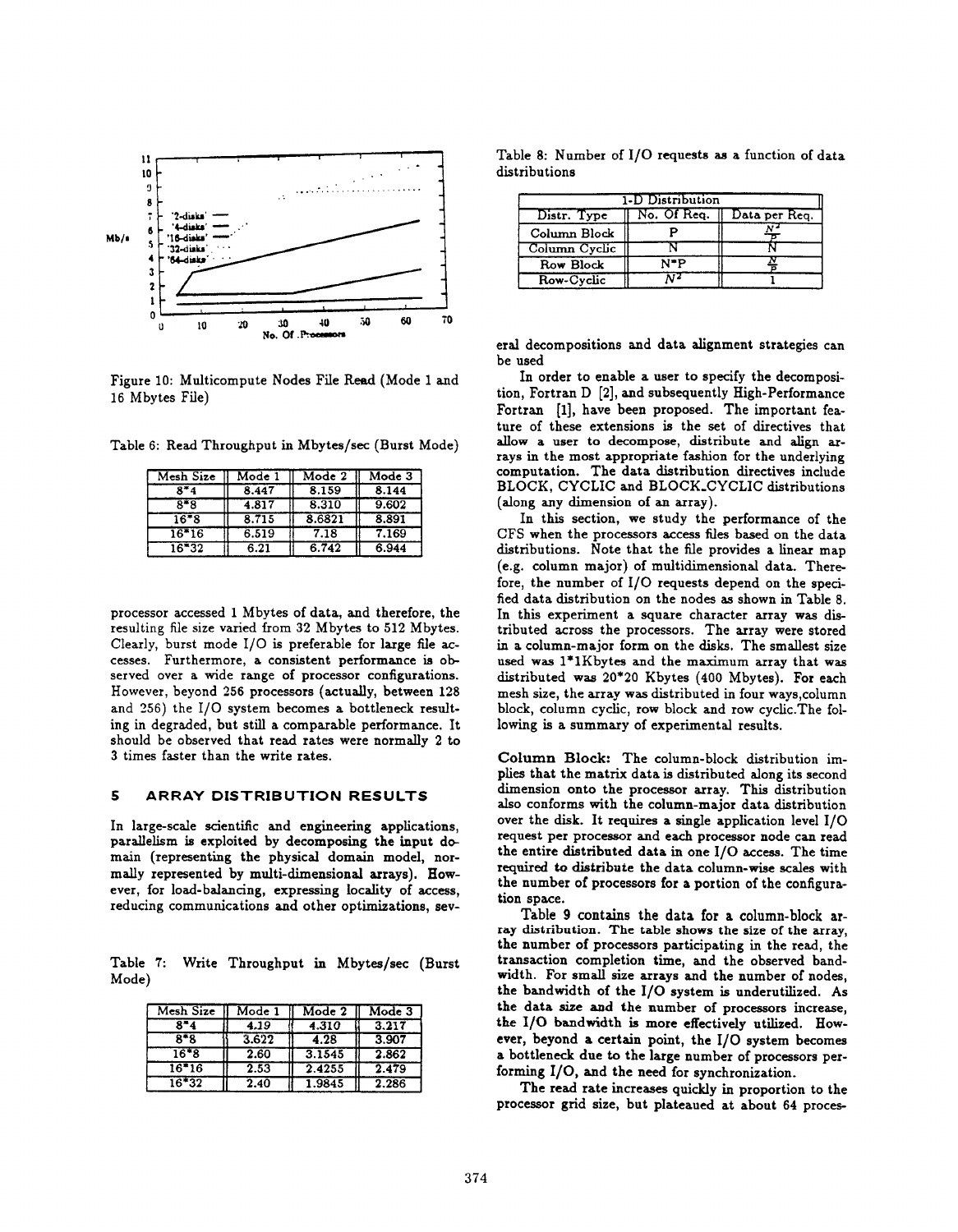Table 9: Array Distribution (Column Block) Throughput in MBytes/sec  $(N_D = 64)$ 

| Array     | Mesh             | Rate   | Rate   |
|-----------|------------------|--------|--------|
| Size      | Size             | Mode 2 | Mode 3 |
| $1K^*1K$  |                  | 2.141  | 2.32   |
| $4K*4K$   | 4                | 4.198  | 7.048  |
| $5K*5K$   | 16               | 5.098  | 7.44   |
| 4K*4K     | 64               | 5.179  | 6.498  |
| 5K*5K     | 64               | 6.476  | 7.521  |
| 10K*10K   | 256              | 7.038  | 7.65   |
| 20K*20K   | 256              | 5.7    | 5.861  |
| 10K*10K   | 512              | 5.232  | 5.51   |
| $20K*20K$ | $\overline{512}$ | 5.517  | 5.63   |

Table 10: Array Distribution (Column Cyclic) Throughput in Kbytes/sec  $(N_D = 64)$ 

| Array      | $\overline{\mathsf{M}}$ esh | Rate    | Rate    |
|------------|-----------------------------|---------|---------|
| Size       | Size                        | Mode 2  | Mode 3  |
| 1K*1K      |                             | 160.84  | 229.72  |
| $2K^*2K$   | 16                          | 1061.85 | 1527.3  |
| $4K*4K$    | 16                          | 1791.31 | 3057.51 |
| $5K*5K$    | 64                          | 1962.16 | 2191.63 |
| $10K*10K$  | 256                         | 846.92  | 856.43  |
| $20K^*20K$ | 512                         | 1522.04 | 1581.15 |

sors. Degradation in the performance was observed after 256 processors due to a large synchronization overhead. Performance for the small request  $(1K^*1K)$  case was poor.

Column Cyclic: Table 10 shows the read access times for the same parameters but with a column-cyclic data distribution on processors. Even though the degree of parallelism in the data access remains the same, the number of 1/0 requests increases (Table 8) because each processor must make an individual request for each column. This degrades the access time and the bandwidth as illustrated in Table 10. The degradation in the performance is consistent for all configurations and it ranges between a factor of 2 to 10 as compared to that for column-block distribution.

Table 11: Array Distribution (Row Block) For Modes 2 and 3  $(N_D = 64)$ 

| Array Size   | Mesh Size | Mode | Rates Kbytes/sec |
|--------------|-----------|------|------------------|
| $1K^*1K$     |           |      | 56.23            |
| $2K+2K$      |           |      | 123.84           |
| $4K*4K$      | 16        |      | 114.09           |
| $5K$ $5K$    | 16        | ົ    | 142.34           |
| 1K*1K        |           | 3    | 58.64            |
| $2K^*2K$     |           | 3    | 154.04           |
| $4K^*4K$     | 16        | ٩    | 224.70           |
| <b>5K*5K</b> | 16        | ີ    | 273.11           |

Row Block: Table 11 shows the performance for reading the data array when distributed in a row-block fashion over the processor array. Since the one-dimensional map of the file on the CFS is in column major order, this read operation essentially requires transposing the data while it is being read from disks to nodes. As shown in Table 8, the number of logical request is N\*P. Hence, as observed from Table 11, the performance degradation due to this distribution is almost two orders of magnitude when compared to the performance of the column-block distribution. We do not present performance figures for larger configurations (i.e. large array and system sizes) since the time it took to complete these experiments exceeded practical limits. Thus, we merely conclude that performance for this distribution was at least more than two orders of magnitude worse than the first two configurations. The peak bandwidth obtained was 0.69 Mbytes/sec. This is only 30% of the slowest case (the 1\*1 Kbytes case) for the column-block decomposition of Table 9 above. Further, the  $1K^*1K$ case for this distribution is 39 times slower than for the equivalent column-block case.

Row Cyclic: The row-cyclic distribution involved the largest number of 1/0 requests. Also the request size was the smallest. It took approximately 15 minutes to distribute 1K\*1K character array in row-cyclic order versus the 467 msec it would require in the columnblock form. This shows that the direct row distribution of an array is very slow, hence, not possible in practice.

# 6 CONCLUSIONS

In this paper we presented an experimental performance evaluation of the Intel Touchstone Delta CFS. To summerize we conclude,

- The 'declustering" of the files improves the read and write performance of the file system for both single and multiple compute nodes.
- For single compute nodes, using the paged 1/0 mode, the read rate is higher than the write rate. The file access rates depend on the buffer size used in file access. For the file read, normally, as the buffer size increases, the performance improves to a certain point. The buffer size which provides a reasonably good performance for various configurations is 4 Kbytes which is same as the block size and the stripe size. Currently, user has no control over the block size and the stripe size. Further experiments are needed to study the effect of stripe sizes.
- Using the burst-mode 1/0, the file access rates improve significantly. It is observed that in general the buffer size for burst 1/0 access should be as large as possible for the best performance.
- For the single compute node case, the position of the node in the Touchstone Delta mesh does not affect the file access times. This shows that the "inter-node" hops between the compute nodes are very small relative to the 1/0 performance. This